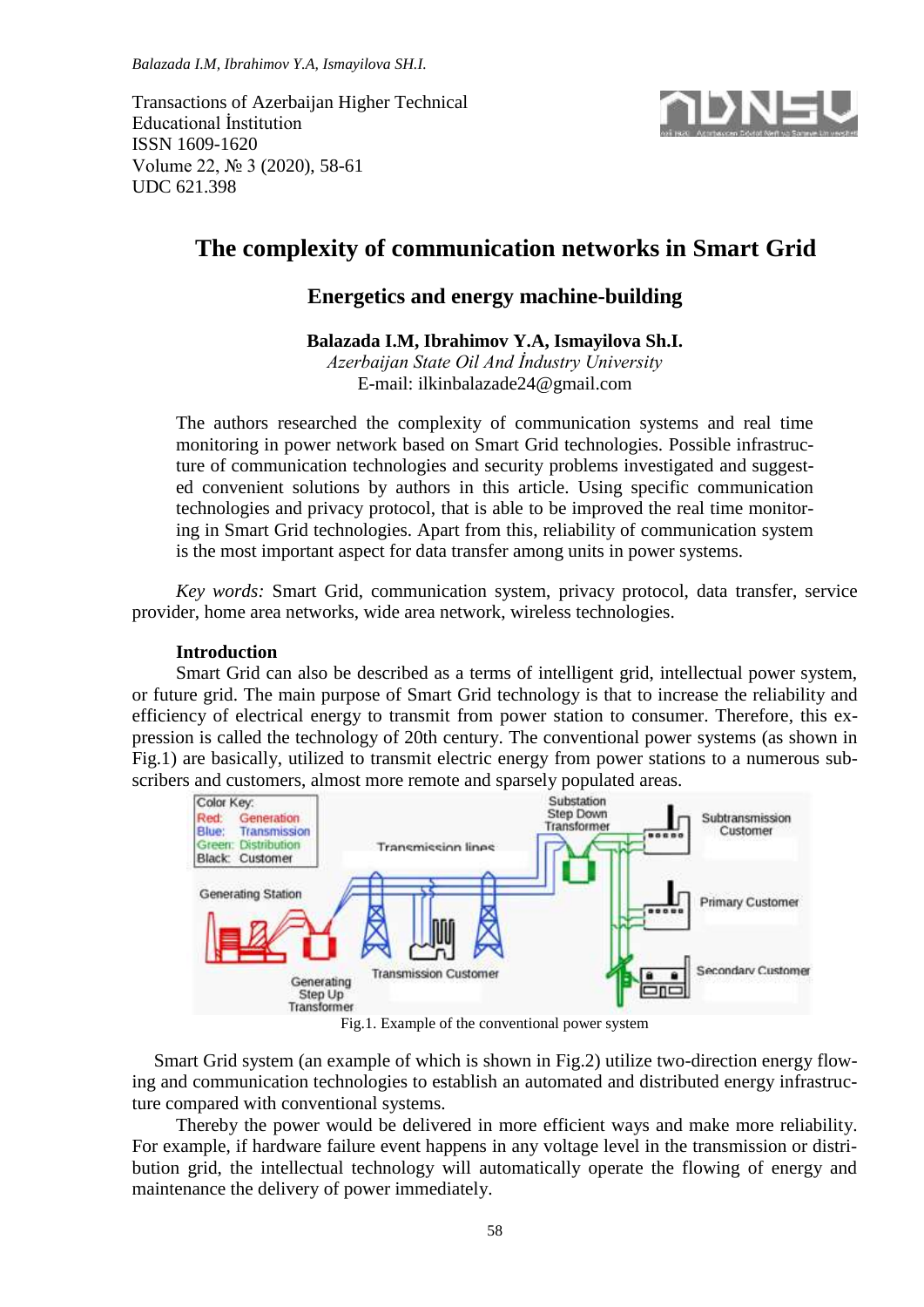

Fig.2. Example of Smart Grid

# **Statement of the problem**

Power network is fairly complex physical system. Due to NIST's national model, Intellectual power system consists of 7 logical domains: Bulk Production, Distribution, Markets, Customer, Transmission, Operations and Service Provider. Generation, transmission, distribution and costumer levels use two way communication and energy flow. Markets, service provider and operation levels in Smart Grid system duty to collect information in real time and operate complex systems. Smart Grid also provide monitoring, sensing, communication and control applications in high and low voltage levels in power system.

The infrastructure of communication technologies can be listed as follows:

Research the technical demands.

This technology should be safe environment to attract investments in intellectual power system.

• Installation and operation costs should be low.

#### **Solution of the problem**

Communication systems play a main role that enable intellectual power system apllications. Various kinds of technological advances in communication systems encouraged by two specific communication media, wired and wireless should be utilized for information transfer among electrical installations and smart meters. The first data transfer was suggested by L.Wenpeng should be achieved through wireles systems or transmission line communication, such as Z-wave, and ZigBee; these advanced technologies can be considered the most benefit application for home area networks (HANs).The communication system covered with smart meters consists of some components:

Electrical devices for providing two-way communication like smart meters. These devices can also record energy consumption.

According to various applications for distribution, Home Area Network is the most important technology, because it provides the interchange of information among electrical devices.

Neighborhood Area Network (NAN) collects datas from different types of HANs and pass the information to a concentrator.

All datas are transferred from these networks to control centers. This level is called wide area network (WAN)

*Advanced Security demands.* Security is the most important aspect for Smart Grid technology, because all datas are transferred over communication networks during real time. According to Electric Power Research Institute (EPRI) reports cyber security is so challenging process for creating intellectual power system. Most of distributed generation systems incorporate unified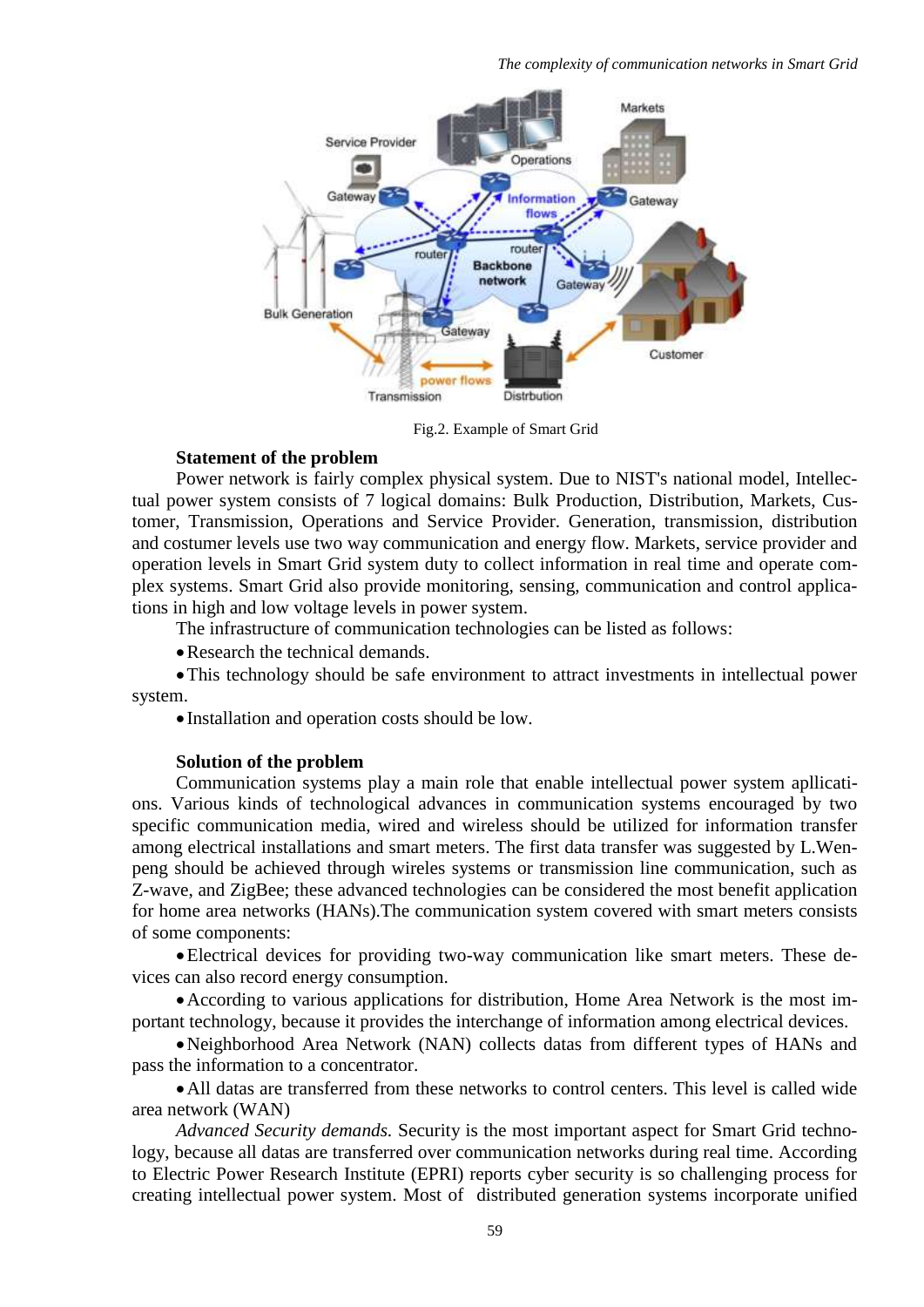#### *Balazada I.M, Ibrahimov Y.A, Ismayilova SH.I.*

power system. Therefore cyberattacks to the power system will result different types of reliability problems. Cyber security can protect power system not only deliberate attacks such as industrial spying, but also human errors and equipment failures.

*Quality- of- Service (QoS).* The communication among the energy producer and energy customers is a basic matter of the intellectual power grid, it is important to guarantee Quality of Service to networking and communication technology. It also neccessary in all stages of the intellectual power grid, from generation to consuming. The processes like control command, emergency response and monitoring in smart grid must be applied reliably and information delivered to costumers would not be influenced by the number of costumers who use cell phone and traffic data of them.We suggested private wireles grid monitored for energy distribution stage to cope with these challenges.

Energy consuming data collected at the smart meter and distributed then behave as an information additional channel, exposing the habits of consumer's. One of the main important concern in Smart Grid technology is to ensure the privacy of data during collecting information about power system. Privacy is really neccessary for adopting of Smart Grid tecnhologies. Because the traffic of data is accomplished two-way between consumer and supplier in real time.

*Thus four basic privacy are mainly defined:*

The first and foremost is Personal Privacy including territorial privacy and body privacy of customers.

Privacy of information: this type of privacy levels related to sending data over different kinds of media protocols and can also be defined the privacy of communication.

The privacy of corporation: this collect the private data about corporation such as poor and useful statisticts, available trends in the market forseeable future products etc.

Moral and logical privacy: this types of privacy includes the morality of consumers, the feelings of them and their intellects.

#### **Integration problems**

Integrity defines to the reliability of information and generally defined in terms of protecting against unacceptable or unofficial changes. This process is very important and basic structure for grid and computer security. The data transferred by costumer or suppliers must be protected because unauthorized persons or systems can be intervene the security of information. These kinds of datas can be defined such as the values of transmitters or sensors, control commands in Smart Grid communication networks. If the integrity is violated it may cause different types of safety problems that is, person or electrical installation may be harmed.The main risks in Smart Grid technology is cyber attacks to the reliability of sending information.

In Smart Grid technology the trusthworthiness of system has become the primary demands for energy utilities. One of the main reliability problems for conventional power infrastructure is growing of system and lack of providing peak demands and energy consumption. Operating the potential of the modern and safe protocols in data communication networks and information technologies rapidly and more sturdy control devices, from substation and feeder to customer resources, will remarkably reinforce the system trusthworthiness and robustness. One of the main aspect of reliability is availability. Availability in Smart Grid technology defines the ability utilize the data or available resources desired. For Smart technology availability designates all the communication elements of the area such as safety systems, manufacturing execution systems, engineering workstations, control systems, operator workstations, as well as the communication systems among these elements and to the outside world.

Wireless technologies with constrained bandwidth and security and reduced installation costs can be a good choice for large-scale smart grid deployments. Then again, wired technologies with increased capacity, reliability and security can be costly. To provide system reliability, robustness and availability simultaneously with appropriate installation costs, a hybrid communication technology combined with wired and wireless solutions can be an ideal solution.